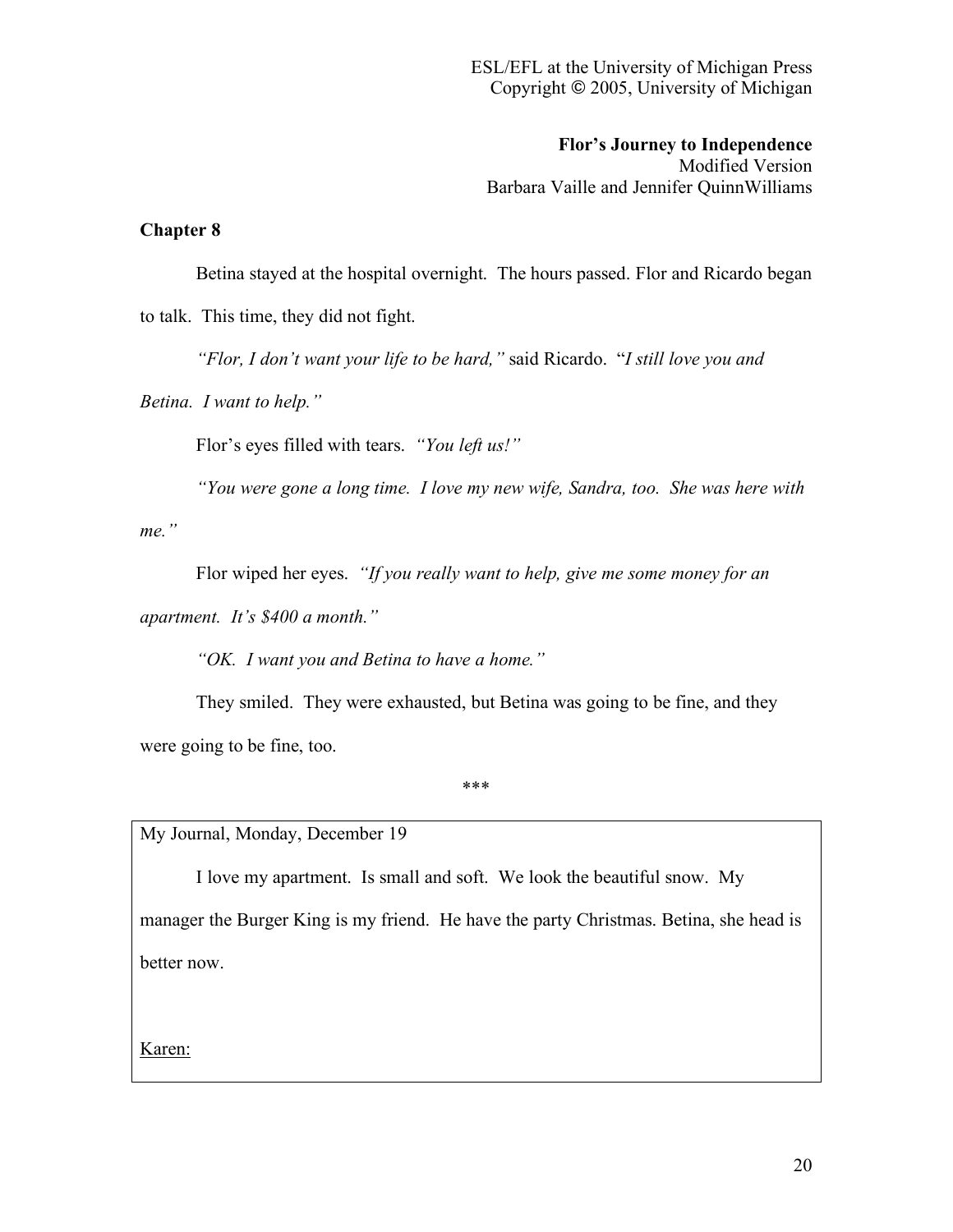Flor, your apartment sounds cozy (not soft). The snow is beautiful. Do you look at it or see it or watch it fall from your apartment window? It is nice that your manager at Burger King is your friend. I'm glad Betina is better.

Flor and Betina moved into the apartment in December. Ricardo brought Flor the double bed from their old apartment. He said he and Sandra had another one. Flor found a table and four chairs at a flea market and a comfortable sofa. She had enough to start her new life.

A few days later she went to work. Linda and David were waiting for her. She wondered what was wrong.

David smiled at her. *"Flor, we want you to be our new cashier."*

Flor felt confused. She didn't know enough English. *"No, thank you. Not yet,"* she said. *"I'm not ready."*

*"Yes, you are. You're our best worker,"* said David. *"You arrive on time, and you always agree to work extra hours. Linda will train you and teach you what to say. You'll get a dollar-an-hour raise."*

Flor thought about it. She could get a telephone with the extra money. *"OK,"* she said. *"Yes."*

As soon as the telephone was installed, Ricardo called Flor often. He was friendly on the phone. He made jokes and made her laugh. One Saturday he arrived early to pick up Betina. He sat down at the table. *"I'll have a cup of coffee,"* he said.

*"Do you think I'm going to make you coffee? You must think I'm your wife!"* said Flor.